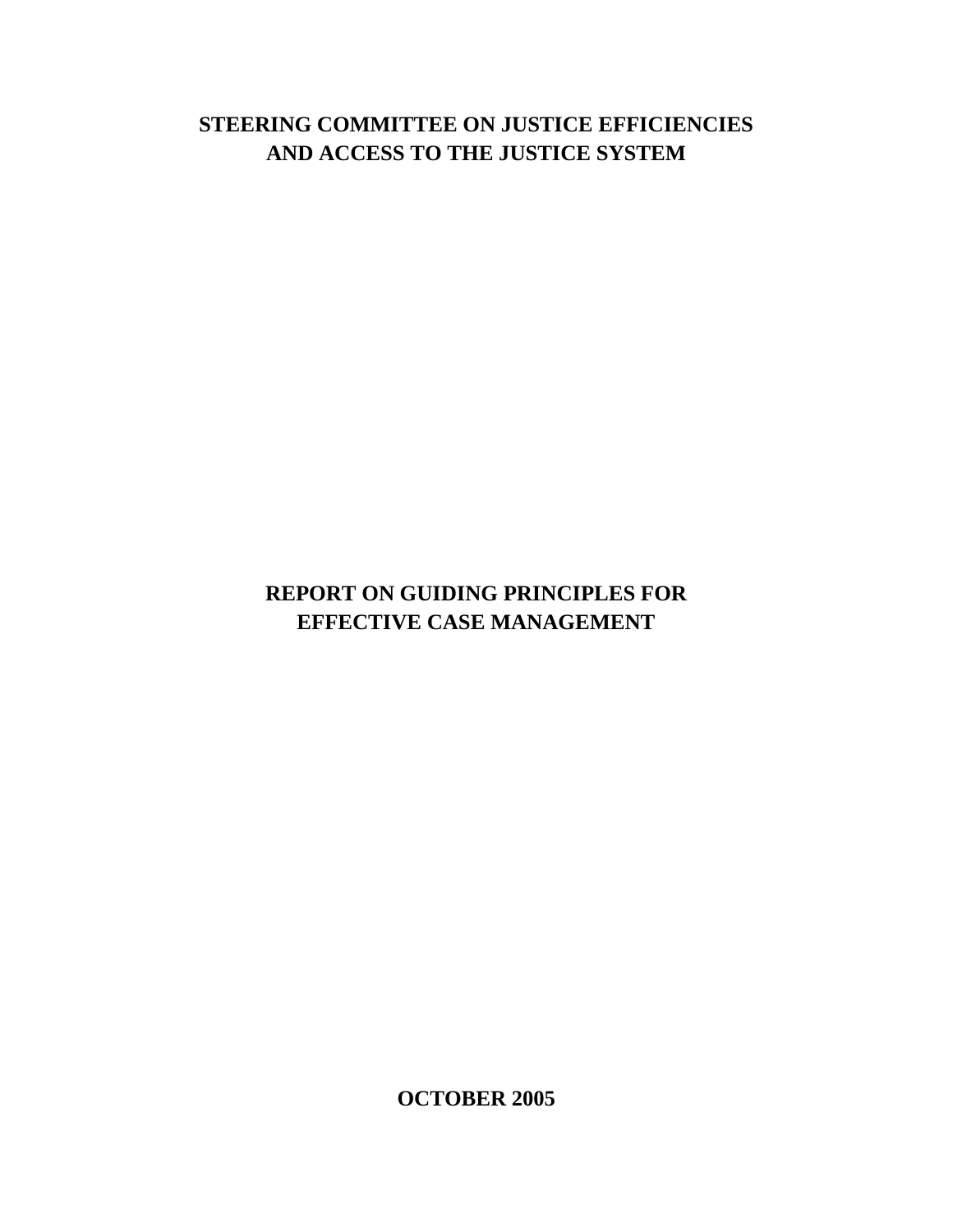## **TABLE OF CONTENTS**

| 1. COOPERATION AND EXPECTATIONS: EFFECTIVE CASE MANAGEMENT                                                                       |  |
|----------------------------------------------------------------------------------------------------------------------------------|--|
| 2. LEADERSHIP: THE COURT HAS A LEADERSHIP ROLE IN EFFECTIVE CASE                                                                 |  |
| 3. CULTURE: EFFECTIVE CASE MANAGEMENT CREATES A CRIMINAL JUSTICE<br>SYSTEM CULTURE OF RESPONSIBILITY, AWARENESS, AND APPROPRIATE |  |
|                                                                                                                                  |  |
| 5. MANAGEMENT INFORMATION: EFFECTIVE CASE MANAGEMENT REQUIRES                                                                    |  |
|                                                                                                                                  |  |
|                                                                                                                                  |  |
|                                                                                                                                  |  |
|                                                                                                                                  |  |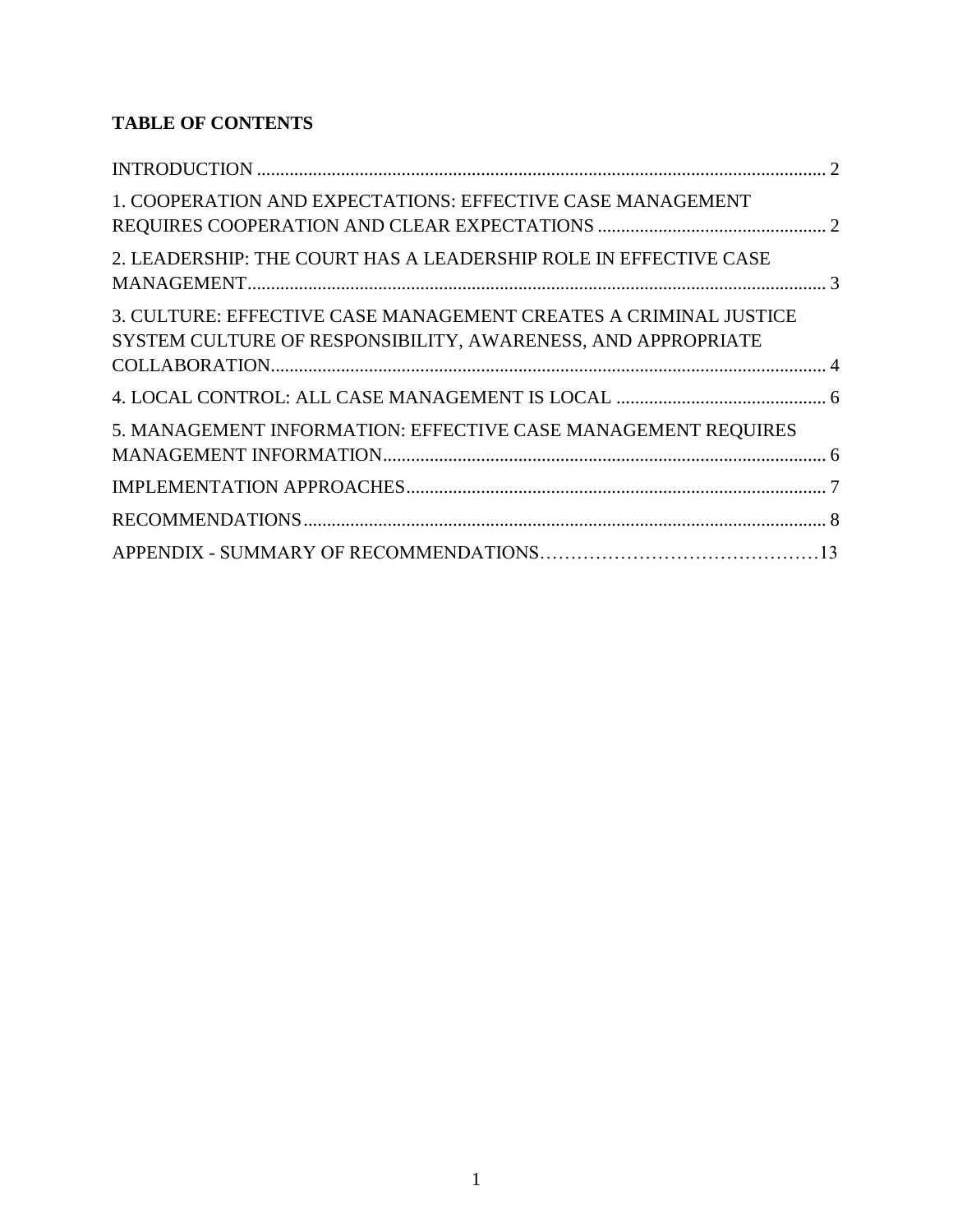#### <span id="page-2-0"></span>**INTRODUCTION**

The criminal justice system exists to provide order that is just. To have the necessary moral authority it must protect the rights of the accused, including the right to disclosure and a fair trial, and it must resolve matters effectively. Effectiveness is not mere efficiency or cost cutting. It is ensuring that every step of the process contributes to a just result by working the way it is intended to work, without waste.

Management of cases that go to trial is part of this. This paper identifies five basic principles that can contribute to the effective handling of cases.

### <span id="page-2-1"></span>**1. COOPERATION AND EXPECTATIONS: EFFECTIVE CASE MANAGEMENT REQUIRES COOPERATION AND CLEAR EXPECTATIONS**

The sectors or "players" in the justice system are autonomous within their sphere. This distributes power and identifies where responsibility for each decision resides. No element is "in control" of the justice system. But each depends on the others. The combination of autonomy and interdependence means they must cooperate appropriately to be effective.

It follows that decisions affecting process should be made with consideration for the impact they have on the rest of the system. The needs of each element of the formal system as well as the accused, witnesses and victims must be considered in developing effective case management practices.

A successful case management system meets broadly accepted expectations and respects the interests of participants. Cooperation is informed by stated, mutual expectations that enable accurate prediction of events and requirements, including resource requirements and performance standards.

The public expects accountability and good stewardship of the criminal justice system.

The Court expects the participants to prepare and conduct each case properly in accordance with the relevant laws, rules and practice directions. This includes early consideration of issues so that hearings focus on what can only be resolved in court and counsel arrive prepared to optimize each appearance.

There is or ought to be an expectation that all counsel actively cooperate with each other and the court in the effective management and conduct of cases.

Other people affect the operation of the courts. Witnesses and victims who understand the system and their part in it will contribute more effectively to the process. The timely provision of information and resources to them pays dividends. This is particularly true for the accused during the initial stages of a case.

The proper disposition of a case requires management of a long supply line consisting of many people and much information. People seen as minor or peripheral participants such as prisoner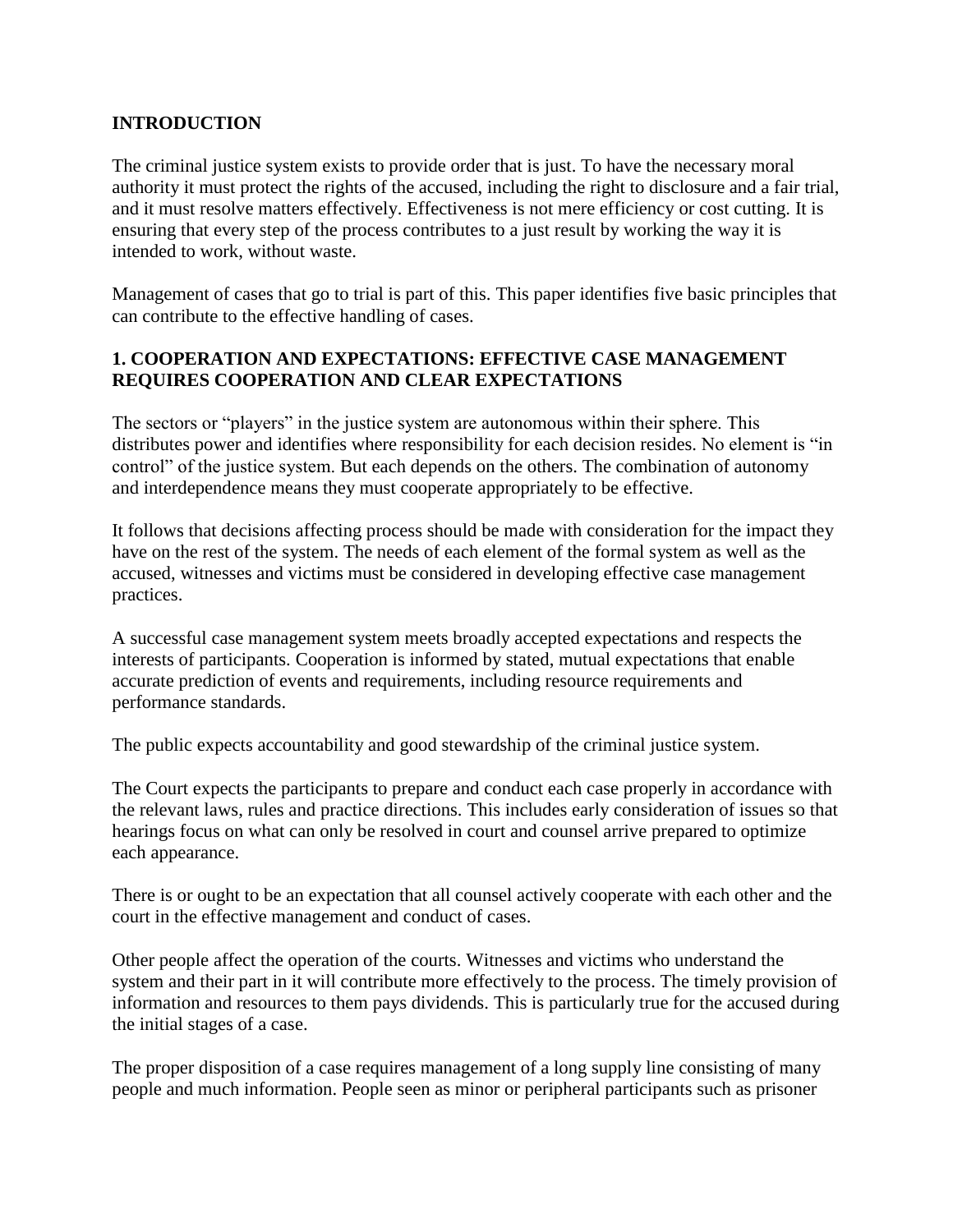escorts and policymakers can have a significant impact on court operation. Failure to bring a prisoner to court for a scheduled appearance defeats the best case management system. Failure to advise authorities that a prisoner is no longer needed for court results in unnecessary prisoner movement. Significant changes in enforcement policy affect demands on the criminal justice system.

Fundamental to cooperation is development of realistic expectations and obligations that respond to the needs of all criminal justice constituencies. One such expectation is that justice ministers within government will take a leadership role in acting as a broker amongst the criminal justice constituencies and in advocating for the support and resources that the system may demonstrably require.

### **IMPLEMENTATION EXAMPLE 1**

**Pamphlets and web pages that explain court procedures and how to obtain legal counsel in lay terms should be encouraged not only as a means of promoting justice in individual cases but also to improve the effectiveness of each appearance and of the system as a whole.**

#### <span id="page-3-0"></span>**2. LEADERSHIP: THE COURT HAS A LEADERSHIP ROLE IN EFFECTIVE CASE MANAGEMENT**

A system that cannot be managed must be lead. Leadership among autonomous players requires the application of influence and in the justice system that requires moral authority. Without a leader, cooperation is less likely to happen and is unlikely to become the norm.

Some judges are uncomfortable with an active role in case management. A judge must, above all else, be above all else. The judge is the impartial apex of the adversarial system's triangle, deciding guilt or innocence in each case without regard to external considerations.

But in our adversarial system, judges have the independence and authority to lead the other players. In short, their impartiality gives judges a unique opportunity to lead effective case management.

We believe good leadership does not detract from impartiality. The judicial leadership we are calling for is less about managing the cases than it is about ensuring the parties are prepared for an effective hearing. While some of the skills and activities required by case management are fundamentally different than the traditional role of judges, case management is not inconsistent with it. Judges have always controlled procedures to ensure hearings are fair and effective. Extending this role "upstream" is only sensible since the effectiveness of a hearing is largely dependent on the preparedness of the parties. We believe judges and court administration can oversee cases to ensure they are managed in accordance with commonly accepted norms while retaining the flexibility to respond to the unique needs of individual cases.

Judicial leadership does not absolve other players of their responsibility to contribute to an effective justice system. Leadership does not work in isolation. It requires cooperation, respect and the frank exchange of ideas and concerns. Once sectors have forged cooperative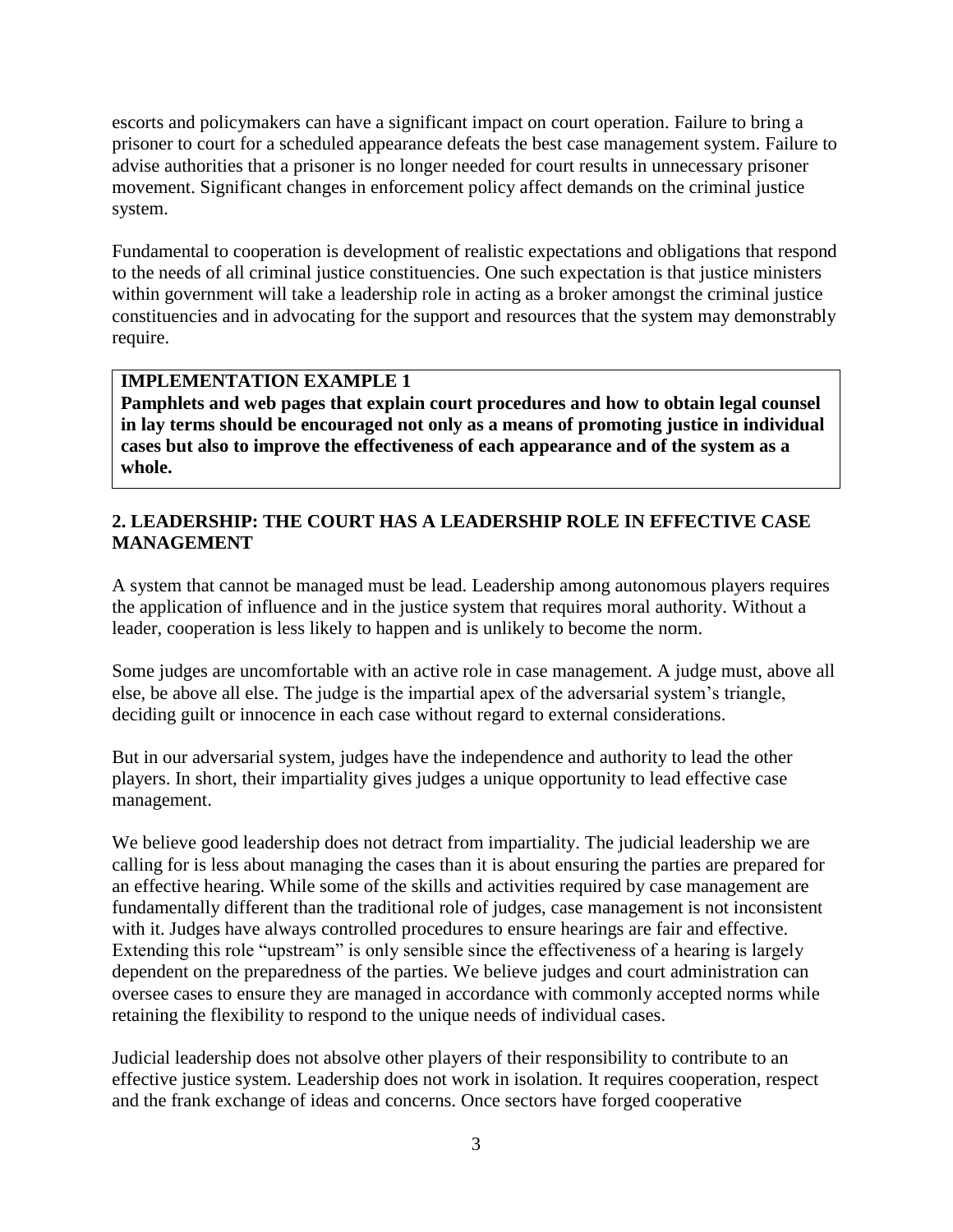relationships and a genuine regard for the roles of each participant, a procedure to effectively manage cases in accordance with appropriate principles becomes a common goal because the relationship makes it impossible to blame the others for common problems.

In short, it is not so much a matter of judges managing cases as seeing to it that cases are managed in accordance with generally accepted standards. Our vision is not that judges manage more. It is that they will manage less because effective case management by each sector will be the norm.

Good case management practices can be established without judicial leadership but judicial support is essential to the application of case management. Consistent enforcement of rules, forms, and expectations for pre-appearance preparation is key to each sector managing cases efficiently.

Efficiency, effectiveness and access to justice are all interconnected. The court, through judges and court administration, with the assistance of other justice system participants, has a leadership role to play in meaningful case management.

#### **IMPLEMENTATION EXAMPLE 2**

**In British Columbia, Criminal Caseflow Management Rules were developed and implemented with active participation by the judiciary, and are now integrated into criminal case processes.**

#### **IMPLEMENTATION EXAMPLE 3**

**In Ontario, a criminal case management protocol has been developed.**

### **IMPLEMENTATION EXAMPLE 4**

**In Ontario, and several other jurisdictions, judges regularly participate in educational sessions on their role in the management of cases.**

#### **IMPLEMENTATION EXAMPLE 5**

**Prosecution policies should guide and encourage early resolution.**

#### **IMPLEMENTATION EXAMPLE 6**

**Requirements for early and complete disclosure expedite the process. British Columbia Rules require counsel to assure the court that they are ready for trial and have stated a preliminary position on sentencing in advance of the trial date.**

#### **IMPLEMENTATION EXAMPLE 7**

<span id="page-4-0"></span>**Police can expedite disclosure by vetting, within legal parameters, sensitive witness information and providing duplicate copies of reports to Crown Counsel for disclosure.**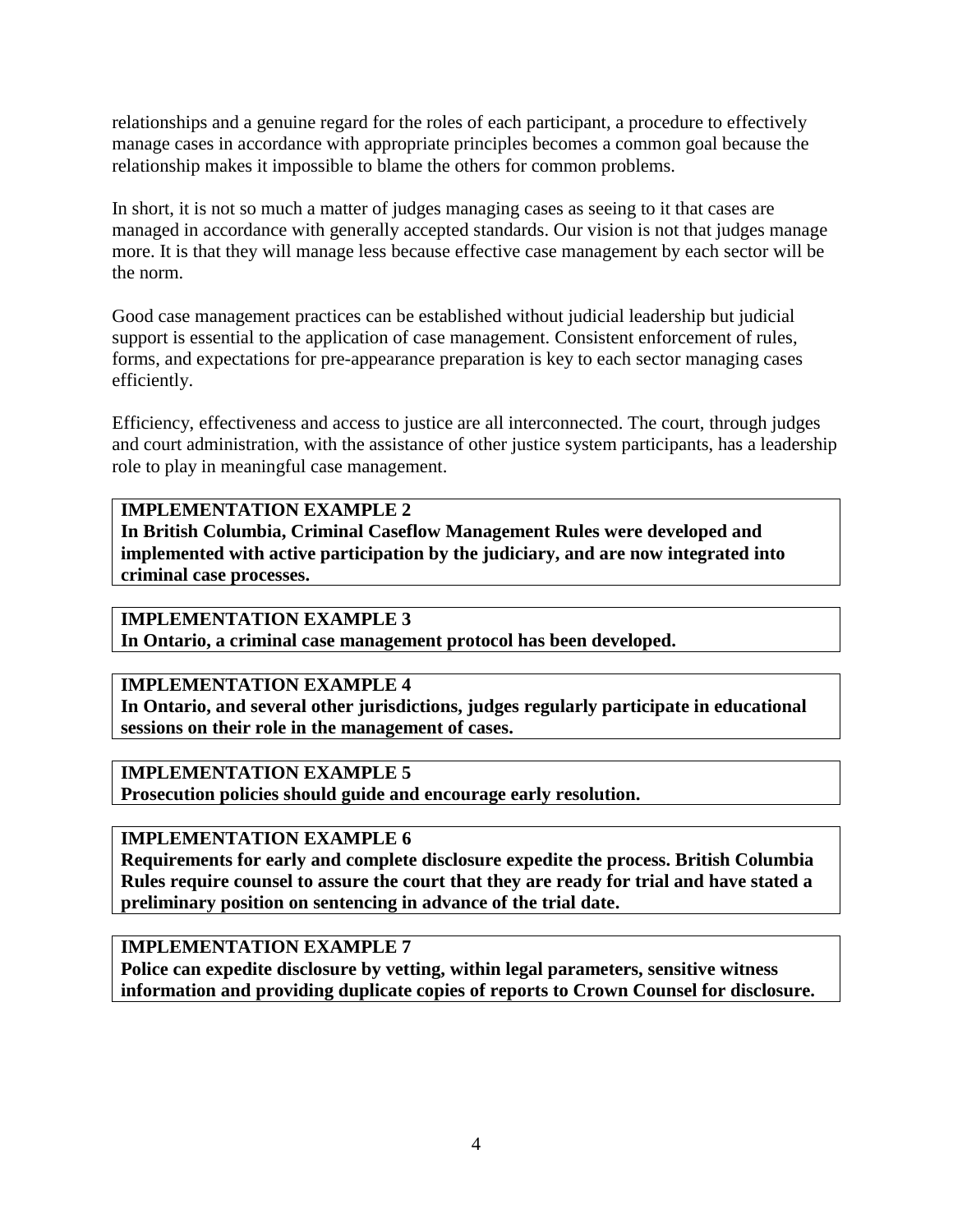#### **3. CULTURE: EFFECTIVE CASE MANAGEMENT CREATES A CRIMINAL JUSTICE SYSTEM CULTURE OF RESPONSIBILITY, AWARENESS, AND APPROPRIATE COLLABORATION.**

The third major guiding principle for case management is the cultivation of a case management culture. Sloppy case management is no more acceptable than sloppy case presentation.

The expectations and standards called for above will only be effective to the extent they are followed. Obviously this requires enforcement. We are aware of a study of Scottish Courts that indicates that the degree of judicial tolerance for adjournments is a key variable in effective case management. There are more interests at stake than the Crown and defence but judges sometimes feel they have little choice but to grant an adjournment if Crown and defence agree on the need. This may be in the interests of Bench and Bar collegiality or in the larger interests of justice – regardless of the reason counsel are not prepared, it would be an injustice to proceed. But put simply, there are many reasons why counsel may want an adjournment and judges have the means to signal their displeasure at some of them even while granting the adjournment. Counsel should be put to the test by the court so that, even if an adjournment may be necessary, counsel will have the benefit of the court's views to guide future case preparation.

Given our views on the tight relationship between case management and case flow management, we recognize that enforcement of expectations is most effective when each case can be understood in the context of all the cases. Under principle 5 we discuss information needs.

That said, a case management culture is best created collaboratively. Once the decision has been taken to create one, jurisdictions should consider a "case management blitz" to create momentum, signal commitment and to quickly raise management standards across the system. Professional development programs for the Bench and Bar can be coordinated to concentrate on case management for a period of one or two years in order to validate the concept, support its implementation, equip each player with the necessary knowledge, explain the rules, and keep lawyers current on substantive issues affecting decision-making at each stage of a case, such as sentencing.

A case management culture demands case management data and information. As has been said, "You cannot manage what you cannot measure." While the quality of justice defies measurement its quantity does not. The justice system should demand the same evidentiary rigour about its case processing as it does about its cases. Some judges and lawyers are apprehensive about data collection – perhaps fearing somehow that it will detract from the quality of justice done in each case. We do not think this stands logically beside demands for access, efficiency and effectiveness.

#### **IMPLEMENTATION EXAMPLE 8**

<span id="page-5-0"></span>**Professional development should encourage a sense of shared responsibility for the justice system, and a vision of justice as a "system of systems".**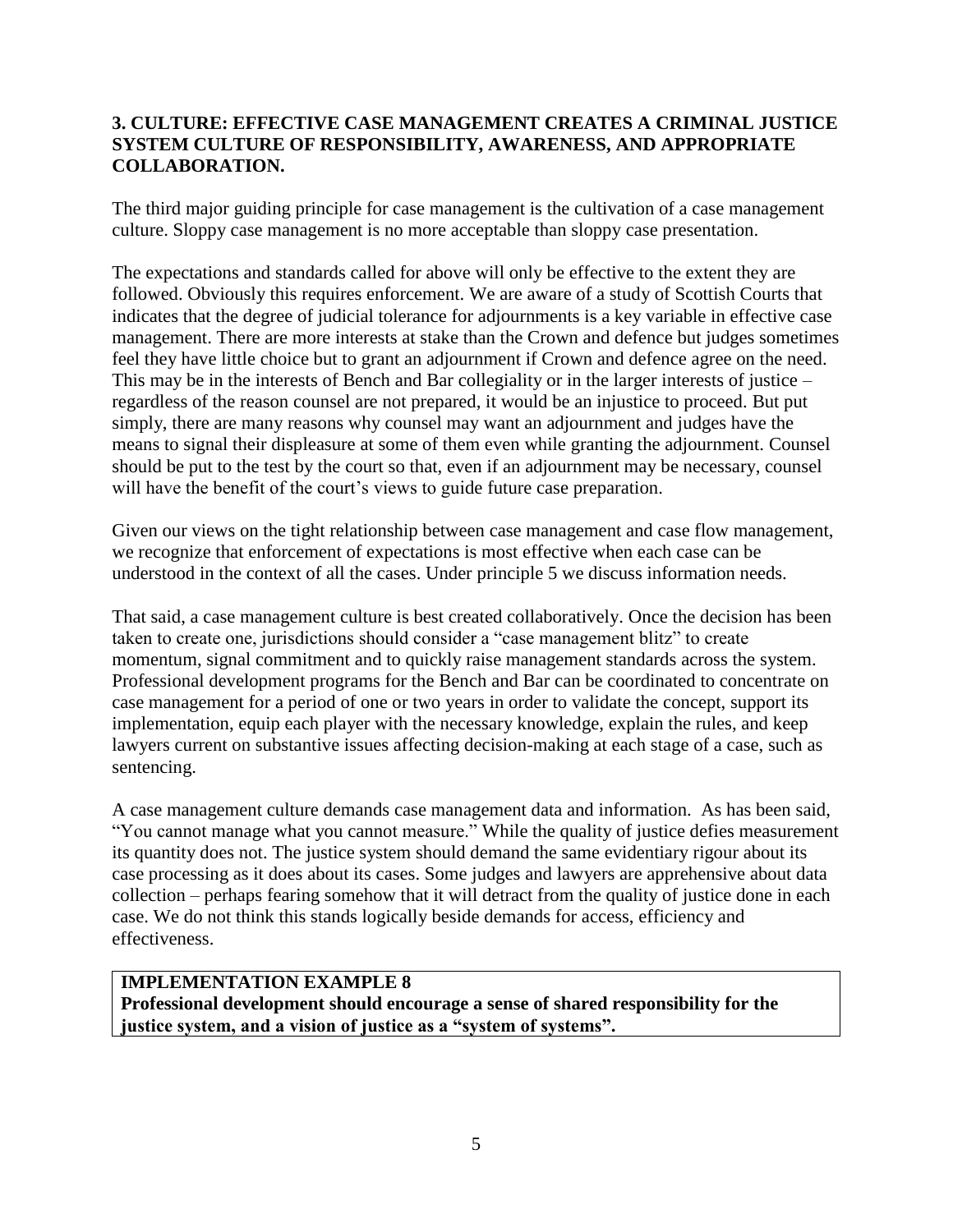### **4. LOCAL CONTROL: ALL CASE MANAGEMENT IS LOCAL**

Effective management of cases is the product of local commitment to good practice. Legislation can enable and support case management but the local bench and Bar will manage well or badly according to their needs and views. If local control were not inescapable it would still be desirable. It is crucial to effectiveness because only local control can respond to local pressures, issues and personalities. Implemented cooperatively, it brings sectors together, increases communication, understanding and respect for their various roles and their interdependence, and provides a sense of ownership in new initiatives.

The Centre of Criminology of the University of Toronto report found high variance in case processing times throughout the jurisdictions, demonstrating the need for local or regional solutions that are in line with accepted guiding principles.

However, local control can stifle innovation. If local control is to be effective it is vital we strengthen our capacity to share best practices and to provide the data and analysis needed to assess the effectiveness of local practice and alleged "best practices" in particular.

We have examined case management programs based on rules of court, legislation and practice notes. Each has strengths and weaknesses and one is not inherently better than the other. Each location must adopt an approach that is acceptable to local justice system participants.

#### **IMPLEMENTATION EXAMPLE 9**

**Local case management or court users committees enhance understanding of issues and pressure points and encourage shared initiatives to improve efficiency and effectiveness.**

#### **IMPLEMENTATION EXAMPLE 10**

**Joint working groups on particular issues of local importance improve communications, build relationships across sectors and foster a sense of ownership and responsibility within the system.**

#### <span id="page-6-0"></span>**5. MANAGEMENT INFORMATION: EFFECTIVE CASE MANAGEMENT REQUIRES MANAGEMENT INFORMATION**

The justice system is, in some respects, an information system. It gathers, analyzes and evaluates information about someone or something in light of legal information. Considering the volume of information the system handles it is ironic that so little information *about the system* is widely available. A great deal is known about each case and very little about cases in aggregate. Knowledge, in the form of statistics or management information, is a crucial component in understanding exactly what is going on and where to develop and focus initiatives.

There is a large body of national data at the Canadian Centre for Justice Statistics (CCJS) that is supplemented by local data in many jurisdictions. Certainly the quality and usefulness of data can always be improved. Meaningful comparisons over time and location require standard definitions and protocols. Something as basic as what is "one case" can mean different things to different participants within jurisdictions and nationally and can produce very different data as a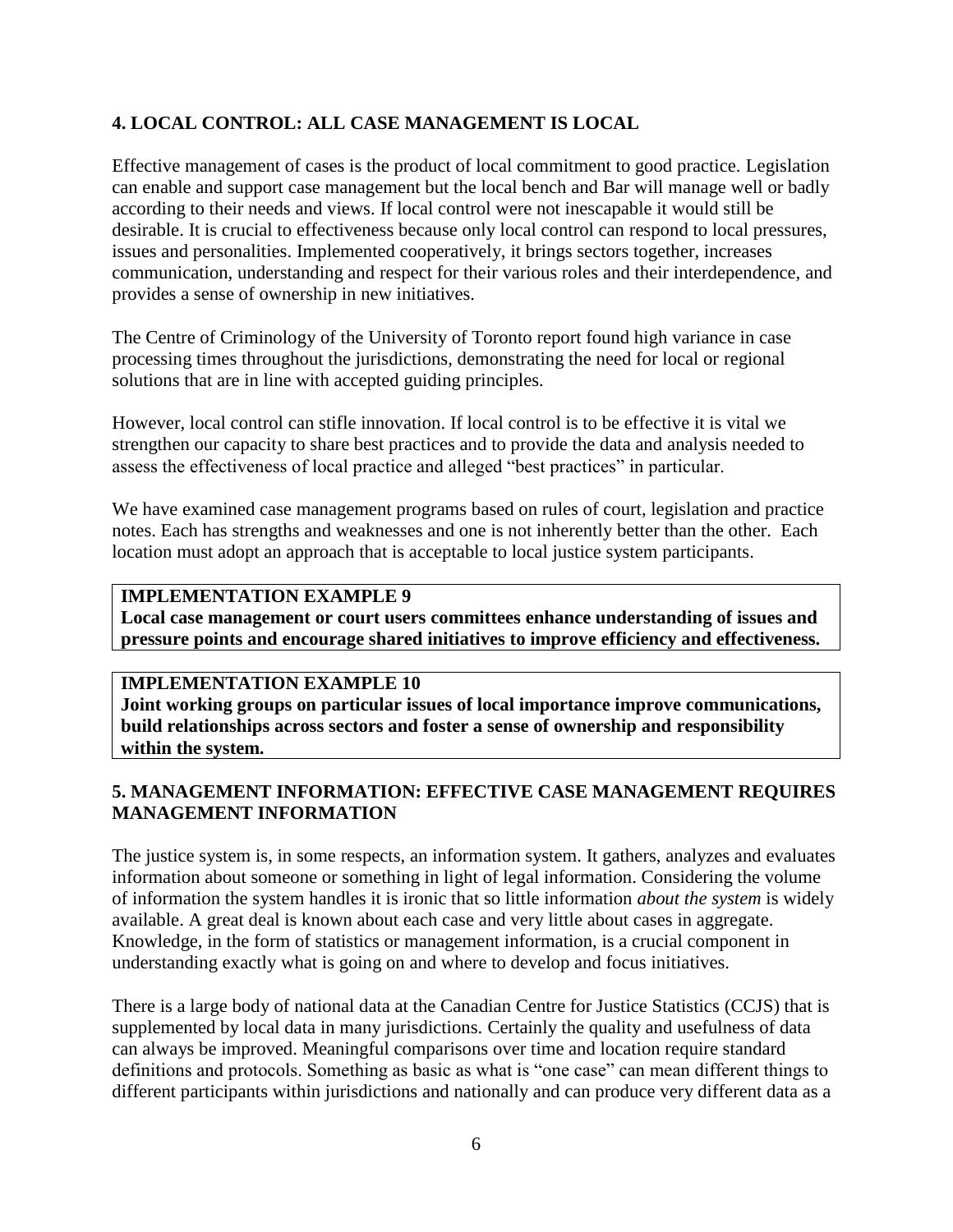result.

Case processing time data is important for many case management decisions, especially in relation to policy development and establishment of local resource targets. Yet it paints different pictures depending on whether the time when a warrant is outstanding is counted or not in the data.

Even given these concerns, the information currently available is extensive and valuable. It appears a major impediment is lack of demand for the information or lack of capacity to utilize it. This should change. The Justice Information Council, composed of the Federal-Provincial-Territorial Deputy Ministers Responsible for Justice, should attach a higher priority to the collection and dissemination of information about the justice system generally and case flow in particular, and jurisdictions should ensure they fully exploit the potential of CCJS.

Better information is needed to ensure we understand both the problem and the alleged solution. The Centre of Criminology of the University of Toronto study notes a dearth of research on the nature and sources of the case processing problems and suggests that some assumptions about procedures to improve the efficiency of the courts are incorrect. The report indicates that preliminary inquiries might actually enhance case processing time.

We may be closer to useful data than appears. Utilizing data, made available through information technology, can assist each sector to actively manage their own process issues; and jointly develop strategies to address issues that involve one or more of them so they can collectively ensure the justice system makes effective use of its time and resources.

#### **IMPLEMENTATION EXAMPLE 11**

**Integrated management information systems such as the Justice Enterprise Information System (JEIN) in Nova Scotia and the Justice Information System (JUSTIN) in British Columbia connect parts of the justice system and provide certain types of process information, which can be used for management purposes. These systems may also provide ready access to information about movement of prisoners, case status, correctional histories and other information necessary to the efficient management and analysis of court systems.**

#### <span id="page-7-0"></span>**IMPLEMENTATION APPROACHES**

There are several ways case management or case flow management can be implemented. These may be generally described as:

- 1. Moral suasion This is the judge who actively manages their courtroom. These are not formal rules. For example in this courtroom, counsel will provide a written outline of their argument.
- 2. Local practice This is moral suasion applied to a set of cases. It is usually geographically circumscribed but can be based on case type. For example, in all commercial crime cases counsel will provide a draft exhibit list.
- 3. Practice preference This is more formal and indicates an official preference but is not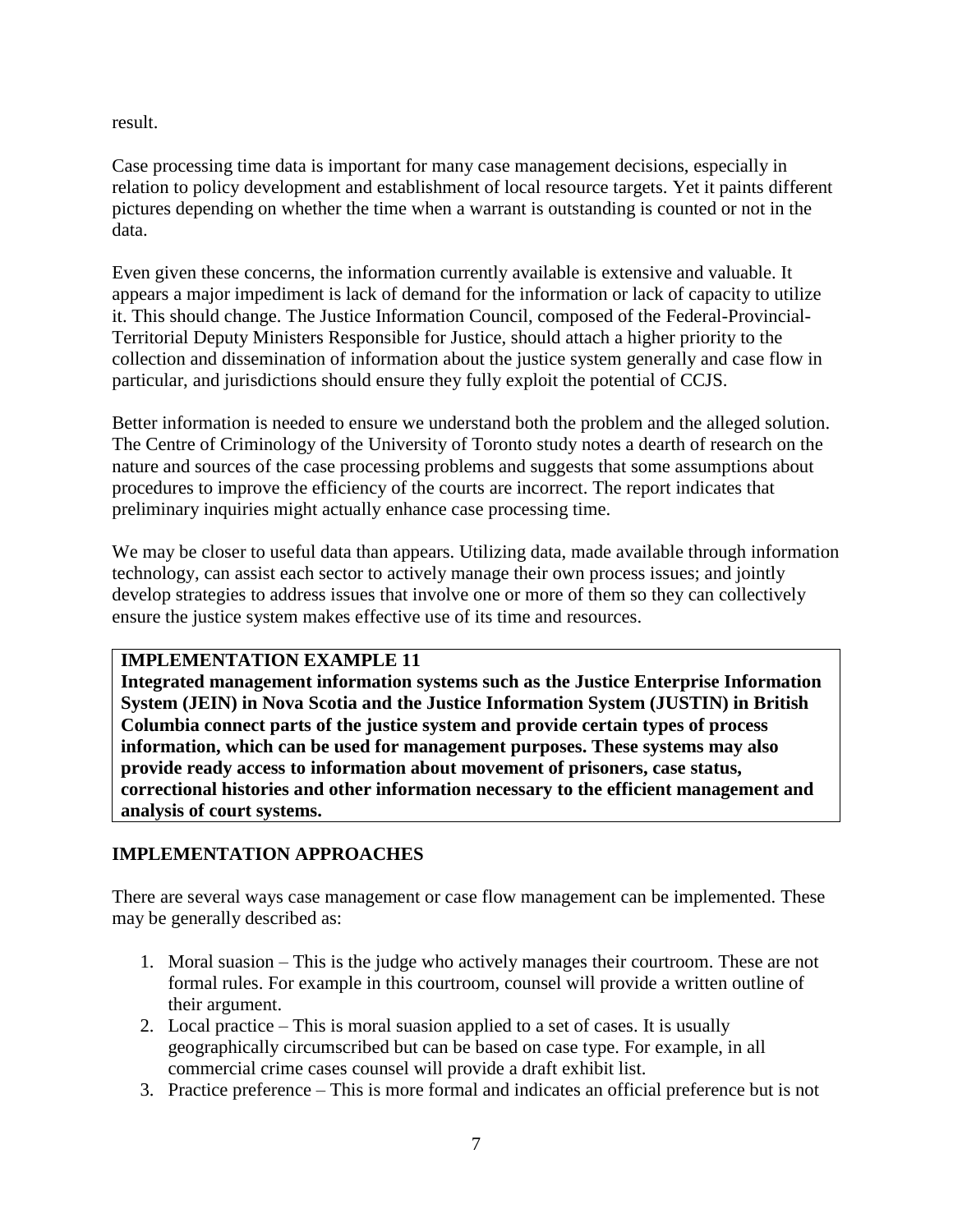mandatory. For example, counsel should attempt to pre-mark exhibits on commercial crime cases. It may be applied to a local or general area. Unlike local practices, they are usually published. They are frequently issued by the Chief Judge or Justice but can also be issued by Administrative Judges.

- 4. Practice directives or notices– These are formal directions that have binding force. For example, counsel will use and file a specific form when mutually agreeing to limit the scope of a preliminary inquiry. Practice directives are normally issued by the Chief Judge or Justice. They are published.
- 5. Statutory enactments These are case management and case flow management decisions that are imposed uniformly through a statute. An example is the focusing hearing for preliminary inquiries under subsection 536.4(1) of the *Criminal Code*.
- 6. Rules of Court These are broad based rules which can include case management and case flow aspects that are created under section 482 of the *Criminal Code*. They require the approval of the lieutenant governor in council of the relevant province and must be published in the Canada Gazette. The *British Columbia Criminal Case Management Rules* were promulgated under section 482 of the *Criminal Code* after approval by a majority of the provincial court judges in British Columbia.
- 7. Case Management Rules These are specific case management rules created under section 482.1 of the *Criminal Code*. This rule making power was created because there was uncertainty about the scope of rules permitted under section 482. Rules made under this section require the approval of the Lieutenant-Governor in Council of the relevant province and must be published in the Canada Gazette. This section permits rules that delegate power to court administrative staff.

At present, subsections 482(5) and 482.1(6) of the *Criminal Code* provide that both Rules of Court and Case Management Rules can be supplanted by the Governor General in Council to secure national uniformity. As outlined further below, consideration should be given to streamlining the process of creating case management systems – either through practice directions or rules – such that there is local autonomy over case management approaches.

#### <span id="page-8-0"></span>**RECOMMENDATIONS**

The goal of case management is that each appearance be effective and timely, and that duplication and waste of effort be avoided. Expectations and standards should be clear and reasonable so that each sector can rely on the other to meet its commitments. Care should be taken to ensure that expectations clearly fall within a sector's role and articulate a healthy relationship between sectors so they are not seen as mere attempts at off-loading or cost shifting.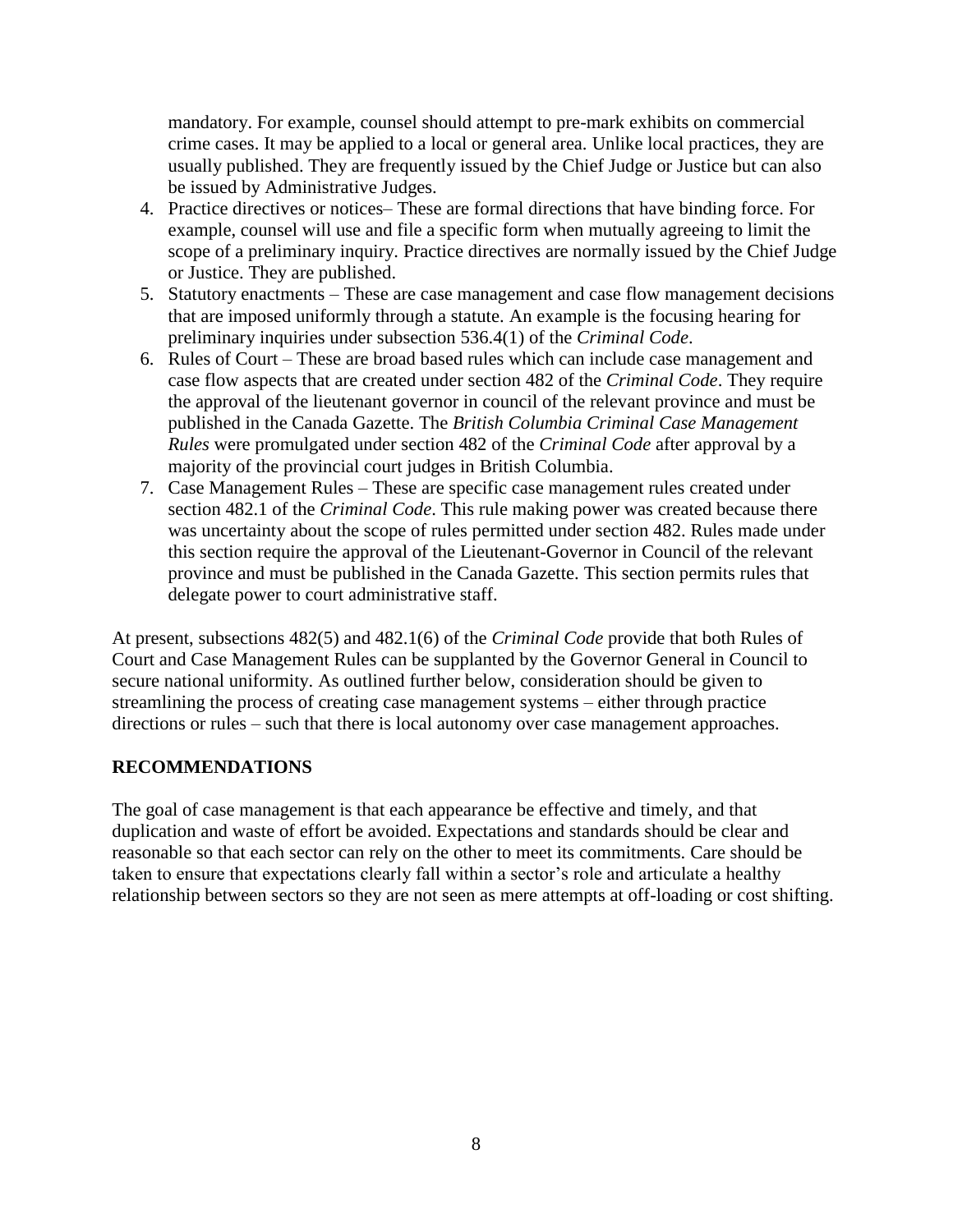With this as a model, we recommend the following:

## **RECOMMENDATION 1: ESTABLISHMENT OF ADVISORY COMMITTEES**

- **a. There should be permanent case standards advisory committees in each province and territory established by the Chief Justice or Chief Judge to collaboratively identify expectations and standards in respect of case management, and the means by which conformity to them may be measured and enforced.**
- **b. Depending on local factors such as the size of the jurisdiction, the number of courts, the geography, it may be desirable to establish more than one committee (per level of court) or to establish subcommittees.**
- **c. The committees should be composed of representatives of the justice sectors including, the bench, Crown, defense bar and court administration. Local committees may consider including representatives from the police on such committees either generally or on an issue-by-issue basis.**

### **RECOMMENDATION 2: ROLE OF COMMITTEES**

**The committees should:**

- **a. see their role as recommending to the Chief Justice or Chief Judge the most appropriate means to address local case management issues;**
- **b. collaboratively identify expectations and standards in respect of case management that are specific to each of the justice sectors;**
- **c. review and make recommendations to Chief Justice/Chief Judge or Attorney General (as appropriate) on whether the expectations and standards should be embodied in rules, practice directives, guidelines or some combination of all three depending on the substance; and**
- **d. make a statement of principles including:**
	- **i. effective management of cases is a shared responsibility;**
	- **ii. it is the duty of the parties to resolve issues that can be resolved without a judge and to efficiently present to a judge those issues which cannot;**
	- **iii. judges not only have the right to insist that parties are prepared to present and argue cases when they come to court but judges have a duty to the parties and the public to insist that they are.**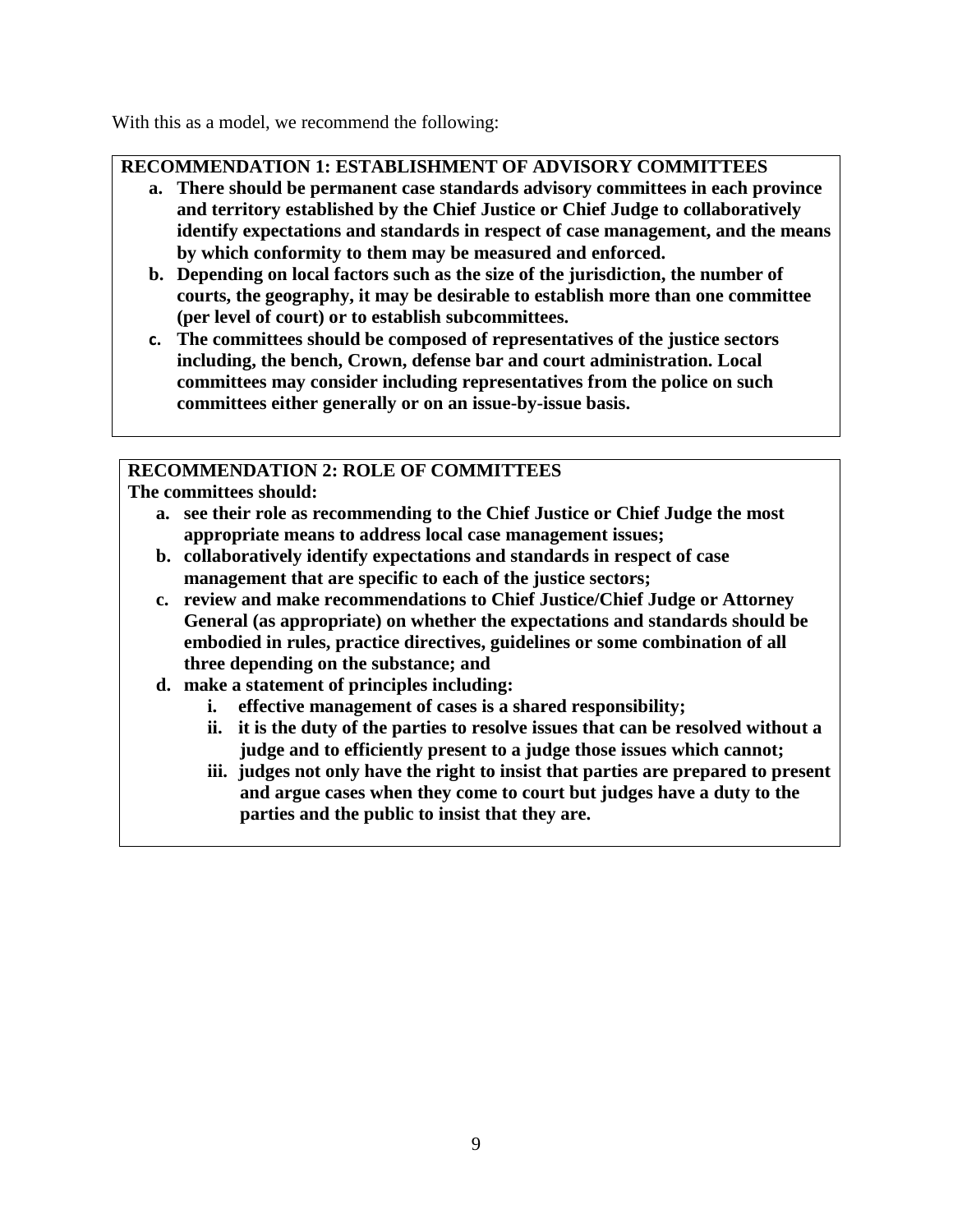#### **RECOMMENDATION 3: TOOLS TO USE OR RECOMMEND**

- **a. Self-management through checklists**
	- **i. Each sector, including the judiciary, should be encouraged to develop their own checklists and other guides which aid memory and delegation of routine tasks. Checklists are common in many areas of practice today. While it would be advantageous to develop them pursuant to the Committee's expectations and standards, if there is no committee or it is proceeding slowly, each sector is encouraged to develop checklists on its own, being careful to consult the other sectors.**
	- **ii. Without departing from local control, we see merit in national organizations (such as the National Judicial Institute, the Canadian Bar Association, and other organizations representing the Bar, including organizations of defence counsel and Crown Attorneys), developing model checklists as a means of articulating best practices and validating key sector responsibilities for case management.**
- **b. Identification and use of key indicators**
	- **i. The Committee should identify key indicators - information each sector requires to monitor the flow of the mass of cases and the progress of each case against the stated expectations.**
	- **ii. The indicators should be reported regularly, in an understandable format, and should not be so excessive in number or detail as to overwhelm the user or producer. The purpose of key indicators is to call attention to possible problems so further analysis can take place.**
	- **iii. Selection of key indicators is also a local matter since conditions vary widely between jurisdictions, but should include**
		- **the number of cases in the system;**
		- **the number of appearances per case;**
		- **if possible, the intended purpose of each appearance and whether an appearance achieved its intended purpose; and**
		- **"backlog" or next available dates.**
	- **iv. The key indicator report should be a publicly available document.**
	- **v. Ideally, the key indicator report should be specific to court location in the interests of transparency and accountability, and so remedial action, such as resource deployment, can be taken quickly. However, initially it may be necessary to blend information, at least in the publicly available report, in order to ease the transition to a case management culture.**

#### **RECOMMENDATION 4: FURTHER CONSIDERATION SHOULD BE GIVEN TO STREAMLINING THE PROCESS PROVIDED IN THE** *CRIMINAL CODE* **FOR CREATING CASE MANAGEMENT SYSTEMS**

**Consideration should be given to amending section 482 of the** *Criminal Code* **to facilitate local rule making. We doubt the requirement of publication in the Canada Gazette is worth the time it consumes and we see the procedural distinction between rules made by superior courts and provincial courts as archaic.**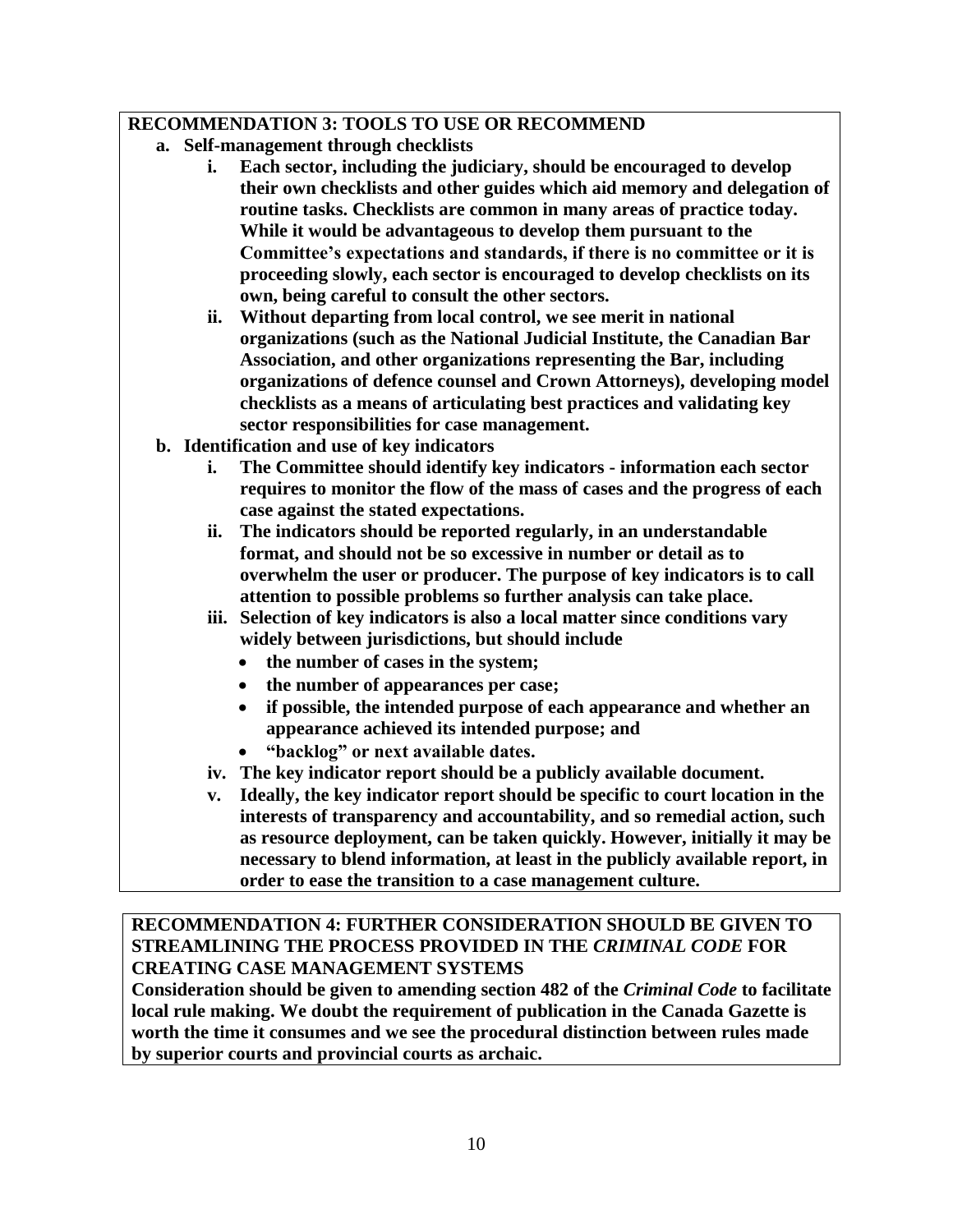#### **APPENDIX – SUMMARY OR RECOMMENDATIONS**

- 1. Establishment of advisory committees:
	- a. There should be permanent case standards advisory committees in each province and territory established by the Chief Justice or Chief Judge to collaboratively identify expectations and standards in respect of case management, and the means by which conformity to them may be measured and enforced.
	- b. Depending on local factors such as the size of the jurisdiction, the number of courts, the geography, it may be desirable to establish more than one committee (per level of court) or to establish subcommittees.
	- c. The committees should be composed of representatives of the justice sectors including, the bench, Crown, defense bar and court administration. Local committees may consider including representatives from the police on such committees either generally or on an issue-by-issue basis.
- 2. The committees should:
	- a. see their role as recommending to the Chief Justice or Chief Judge the most appropriate means to address local case management issues;
	- b. collaboratively identify expectations and standards in respect of case management that are specific to each of the justice sectors;
	- c. review and make recommendations to Chief Justice/Chief Judge or Attorney General (as appropriate) on whether the expectations and standards should be embodied in rules, practice directives, guidelines or some combination of all three depending on the substance; and
	- d. make a statement of principles including:
		- i. effective management of cases is a shared responsibility;
		- ii. it is the duty of the parties to resolve issues that can be resolved without a judge and to efficiently present to a judge those issues which cannot;
		- iii. judges not only have the right to insist that parties are prepared to present and argue cases when they come to court but judges have a duty to the parties and the public to insist that they are.
- 3. Tools to use or recommend:
	- a. Self-management through checklists
		- i. Each sector, including the judiciary, should be encouraged to develop their own checklists and other guides which aid memory and delegation of routine tasks. Checklists are common in many areas of practice today. While it would be advantageous to develop them pursuant to the Committee's expectations and standards, if there is no committee or it is proceeding slowly, each sector is encouraged to develop checklists on its own, being careful to consult the other sectors.
		- ii. Without departing from local control, we see merit in national organizations (such as the National Judicial Institute, the Canadian Bar Association, and other organizations representing the Bar, including organizations of defence counsel and Crown Attorneys), developing model checklists as a means of articulating best practices and validating key sector responsibilities for case management.